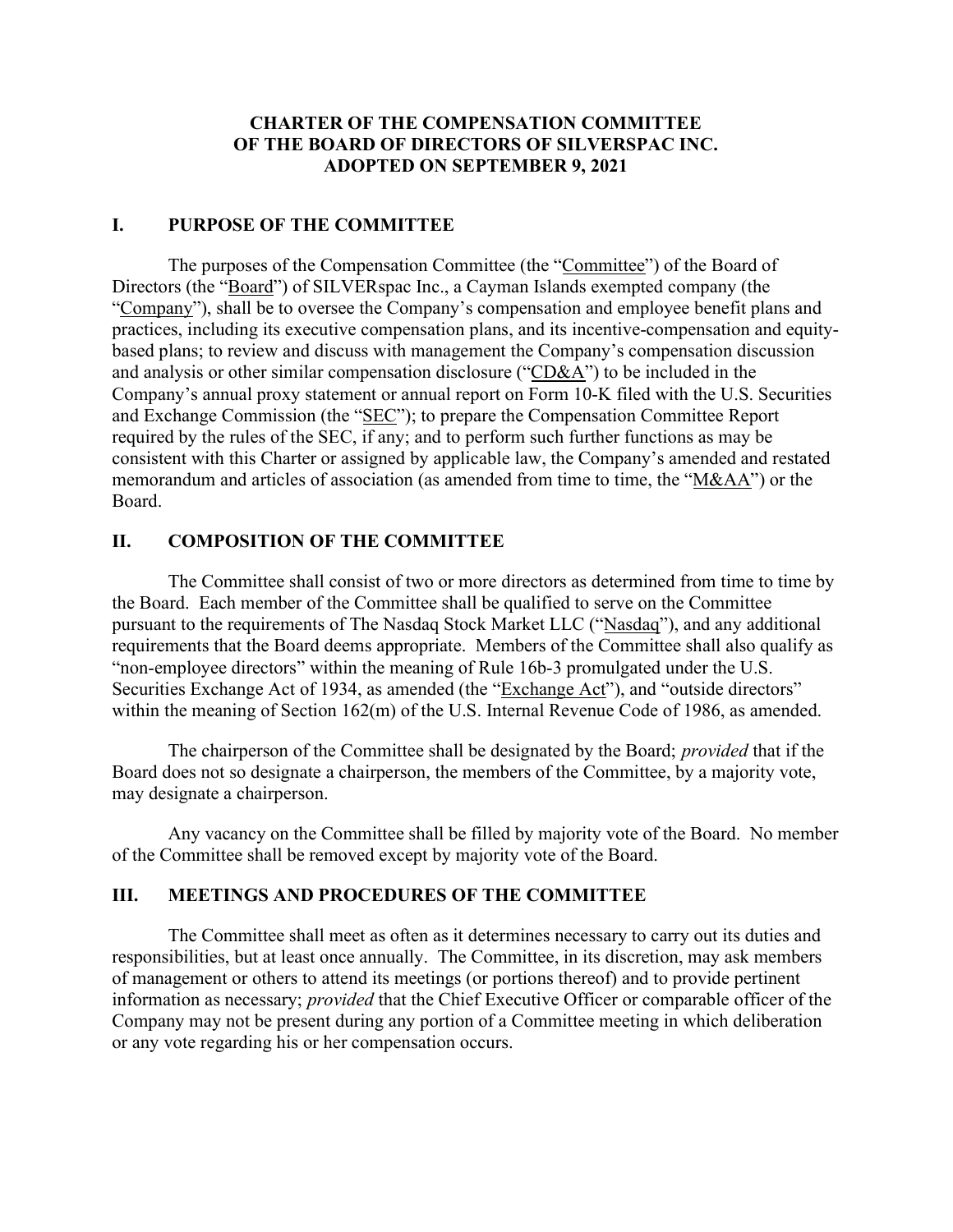A majority of the members of the Committee present in person or by means of a conference telephone or other communications equipment by means of which all persons participating in the meeting can hear each other shall constitute a quorum.

The Committee shall maintain minutes of its meetings and records relating to those meetings and shall report regularly to the Board on its activities, as appropriate. The provisions of the M&AA relating to meetings of the board of directors of the Company shall apply equally to meetings of the committee unless otherwise stated herein.

# IV. DUTIES AND RESPONSIBILITIES OF THE COMMITTEE

## A. Executive Compensation

The Committee shall have the following duties and responsibilities with respect to the Company's executive compensation plans:

(a) To review at least annually the goals and objectives of any executive compensation plans of the Company, and amend, or recommend that the Board amend, these goals and objectives if the Committee deems it appropriate.

(b) To review at least annually any executive compensation plans of the Company in light of the Company's goals and objectives with respect to such plans, and, if the Committee deems it appropriate, adopt, or recommend to the Board the adoption of, new, or the amendment of existing, executive compensation plans.

(c) To evaluate annually the performance of the Chief Executive Officer (if any), in light of any goals and objectives of the Company, including the goals and objectives of the Company's executive compensation plans (if any), and, either as a Committee or together with the other independent directors (as directed by the Board), determine and approve the Chief Executive Officer's compensation level based on this evaluation. In determining the long-term incentive component of the Chief Executive Officer's compensation, the Committee shall consider factors as it determines relevant, which may include, for example, the Company's performance and relative shareholder return, the value of similar awards to chief executive officers or chairpersons of comparable companies, and the awards given to the Chief Executive Officer of the Company in past years. The Committee may discuss the Chief Executive Officer's (if any) compensation with the Board if it chooses to do so.

(d) To evaluate annually the performance of the other executive officers, if any, of the Company in light of the goals and objectives of any executive compensation plans of the Company, and either as a Committee or together with the other independent directors (as directed by the Board), determine and approve the compensation of such other executive officers. To the extent that long-term incentive compensation is a component of such executive officer's compensation, the Committee shall consider all relevant factors in determining the appropriate level of such compensation, including the factors applicable with respect to the Chief Executive Officer (if any).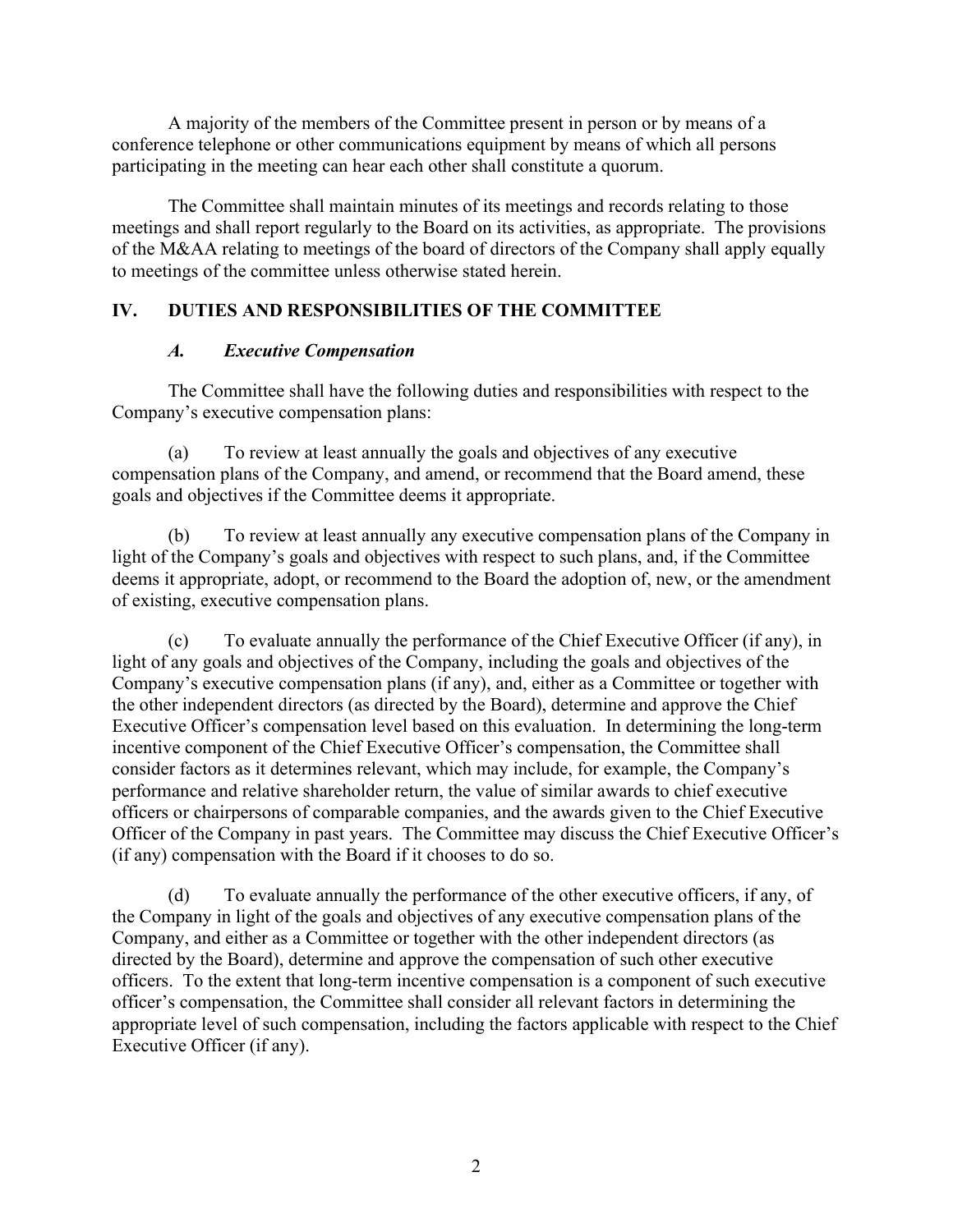(e) To evaluate annually the appropriate level of compensation for Board and Committee service by non-employee directors, and to make recommendations to the Board regarding such compensation.

(f) To review and approve any employment agreements, severance or termination arrangements and any other compensatory contracts or arrangements to be made with any executive officer of the Company.

(g) To perform such duties and responsibilities as may be assigned to the Board or the Committee under the terms of any executive compensation plan.

(h) To review perquisites or other personal benefits to the Company's executive officers and directors and recommend any changes to the Board.

(i) To consider the results of the most recent shareholder advisory vote on executive compensation as required by Section 14A of the Exchange Act, if any, and, to the extent the Committee determines it appropriate to do so, take such results into consideration in connection with the review and approval of executive officer compensation.

(j) To review and discuss with management the Company's CD&A, and based on that review and discussion, to recommend to the Board that the CD&A be included in the Company's annual proxy statement or annual report on Form 10-K.

(k) To review compensation arrangements for the Company's employees to evaluate whether incentive and other forms of pay encourage unnecessary or excessive risk taking, and review and discuss, at least annually, the relationship between risk management policies and practices, corporate strategy and the Company's compensation arrangements.

(l) To the extent it deems necessary, review and approve the terms of any compensation "clawback" or similar policy or agreement between the Company and the Company's executive officers or other employees subject to Section 16 of the Exchange Act.

(m) To prepare the Compensation Committee Report required by the rules and regulations of the SEC, if any, for inclusion in the Company's annual proxy statement or annual report on Form 10-K.

(n) To perform such other functions as assigned by law, the M&AA or the Board.

Notwithstanding anything to the contrary in the foregoing, the Committee shall have sole discretion and authority with respect to any action regarding compensation payable to the Chief Executive Officer (if any) or other executive officers of the Company that the Committee intends to constitute "qualified performance-based compensation" for purposes of section 162(m) of the U.S. Internal Revenue Code of 1986, as amended and the Treasury Regulations promulgated thereunder.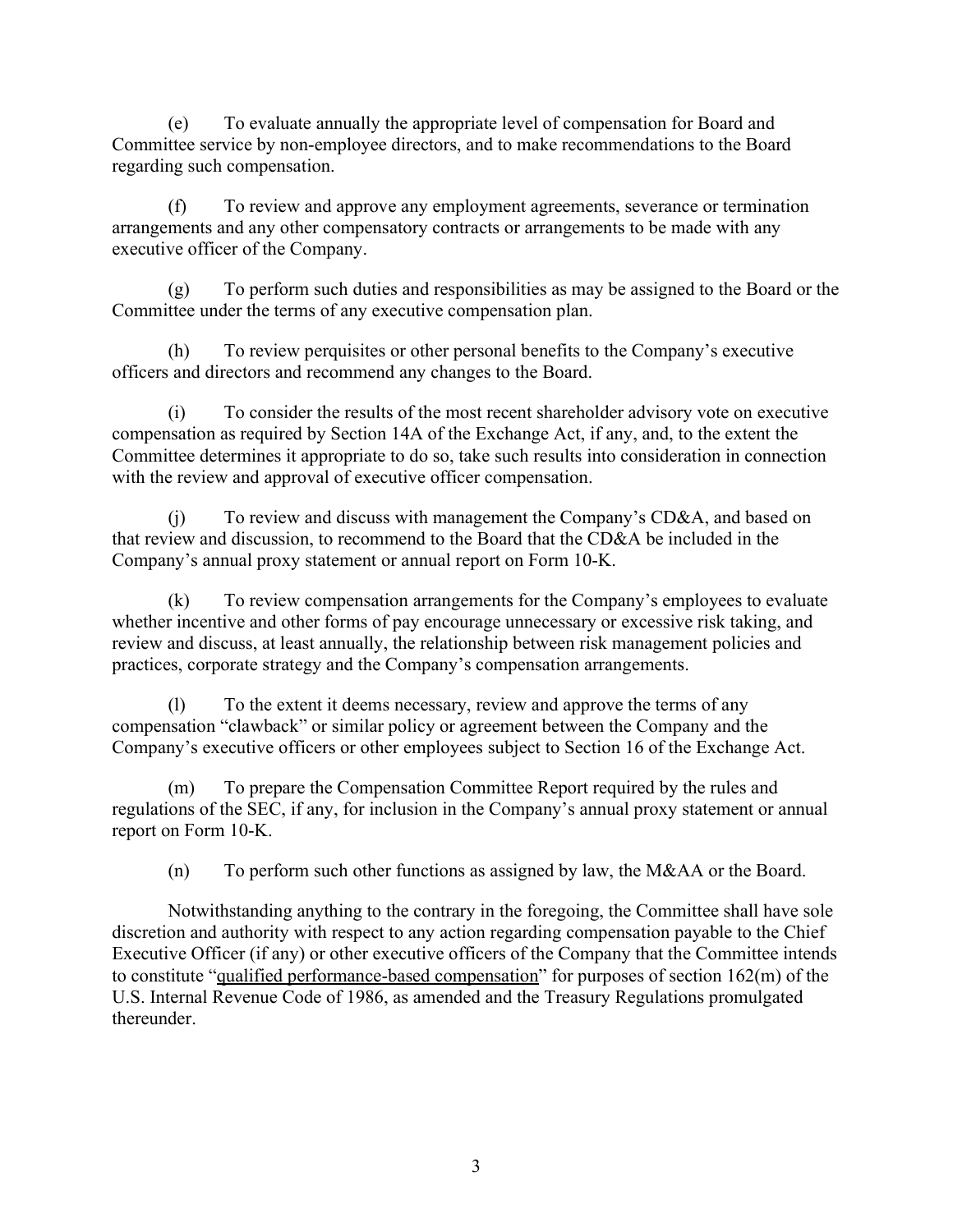### B. General Compensation and Employee Benefit Plans

The Committee shall have the following duties and responsibilities with respect to the Company's general compensation and employee benefit plans, including incentive-compensation and equity-based plans:

(a) To review at least annually the goals and objectives of the Company's general compensation plans and other employee benefit plans, including incentive-compensation and equity-based plans, and amend, or recommend that the Board amend, these goals and objectives if the Committee deems it appropriate.

(b) To review at least annually the Company's general compensation plans and other employee benefit plans, including incentive-compensation and equity-based plans, in light of the goals and objectives of these plans, and recommend that the Board amend these plans if the Committee deems it appropriate.

(c) To review all equity-compensation plans to be submitted for shareholder approval under the Nasdaq listing rules, and to review and, in the Committee's sole discretion, approve all equity-compensation plans that are exempt from such shareholder approval requirement.

(d) To perform such duties and responsibilities as may be assigned to the Board or the Committee under the terms of any compensation or other employee benefit plan, including any incentive-compensation or equity-based plan.

## V. ROLE OF CHIEF EXECUTIVE OFFICER

The Chief Executive Officer (if any) may make, and the Committee may consider, recommendations to the Committee regarding the Company's compensation and employee benefit plans and practices, including its executive compensation plans, its incentivecompensation and equity-based plans with respect to executive officers (other than the Chief Executive Officer (if any)) and the Company's director compensation arrangements.

## VI. DELEGATION OF AUTHORITY

The Committee may form subcommittees for any purpose that the Committee deems appropriate and may delegate to such subcommittees such power and authority as the Committee deems appropriate; provided, however, that no subcommittee shall consist of fewer than two members; and *provided further* that the Committee shall not delegate to a subcommittee any power or authority required by any law, regulation or listing standard to be exercised by the Committee as a whole.

## VII. EVALUATION OF THE COMMITTEE

The Committee shall, no less frequently than annually, evaluate its performance. In conducting this review, the Committee shall evaluate whether this Charter appropriately addresses the matters that are or should be within its scope and shall recommend such changes as it deems necessary or appropriate.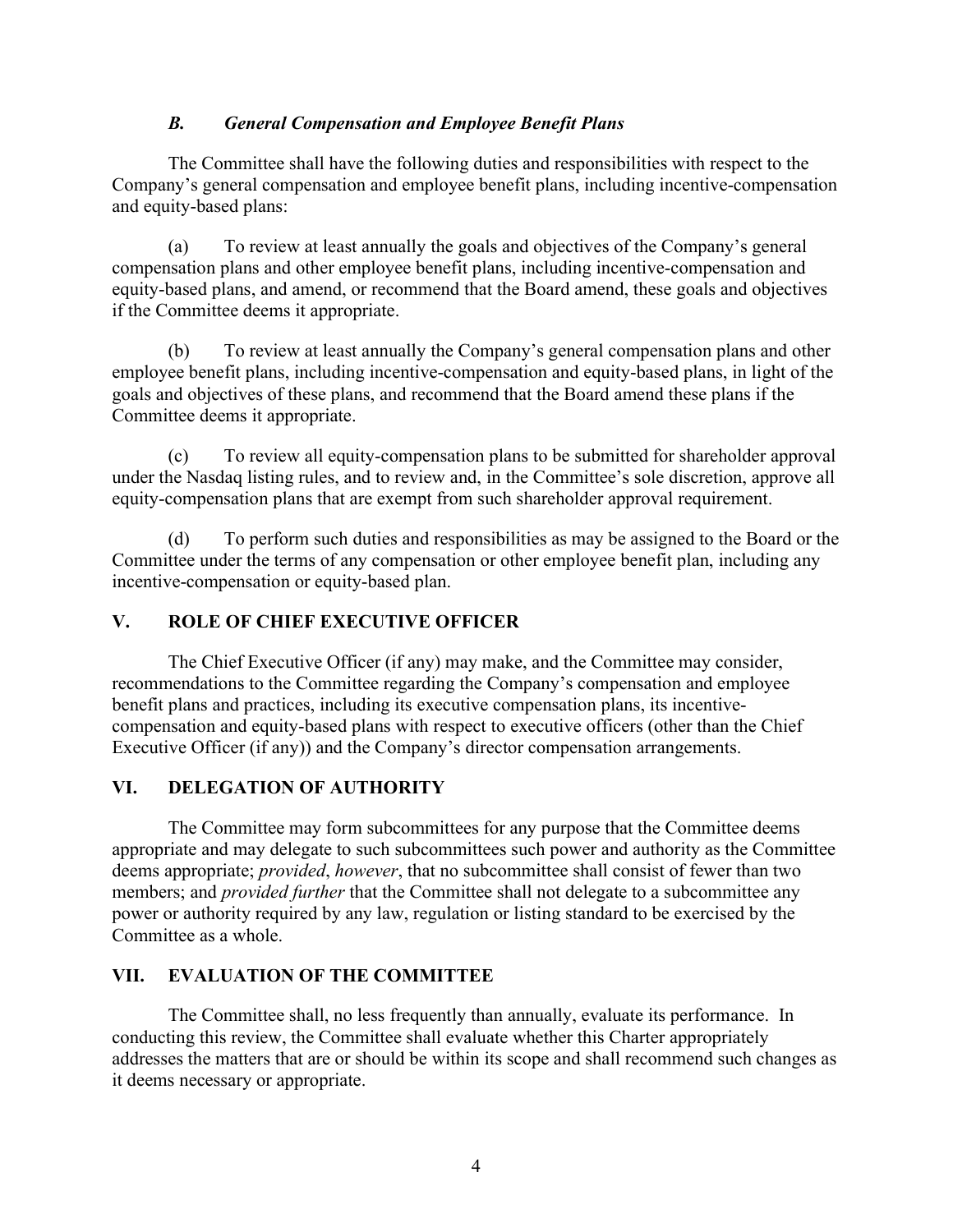The Committee shall address all matters that the Committee considers relevant to its performance, including at least the following: the adequacy, appropriateness and quality of the information and recommendations presented by the Committee to the Board, the manner in which they were discussed or debated, and whether the number and length of meetings of the Committee were adequate for the Committee to complete its work in a thorough and thoughtful manner.

The Committee shall deliver to the Board a report, which may be oral, setting forth the results of its evaluation, including any recommended amendments to this Charter and any recommended changes to the Company's or the Board's policies or procedures.

#### VIII. INVESTIGATIONS AND STUDIES; OUTSIDE ADVISERS

The Committee may conduct or authorize investigations into or studies of matters within the Committee's scope of responsibilities, and may, in its sole discretion, retain or obtain the advice of a compensation consultant, legal counsel or other adviser. The Committee shall be directly responsible for the appointment, compensation and oversight of the work of any compensation consultant, legal counsel or other adviser retained by the Committee, the expense of which shall be borne by the Company. The Committee may select a compensation consultant, legal counsel or other adviser to the Committee only after taking into consideration all factors relevant to that person's independence from management, including the following:

- (a) The provision of other services to the Company by the person that employs the compensation consultant, legal counsel or other adviser;
- (b) The amount of fees received from the Company by the person that employs the compensation consultant, legal counsel or other adviser, as a percentage of the total revenue of the person that employs the compensation consultant, legal counsel or other adviser;
- (c) The policies and procedures of the person that employs the compensation consultant, legal counsel or other adviser that are designed to prevent conflicts of interest:
- (d) Any business or personal relationship of the compensation consultant, legal counsel or other adviser with a member of the Committee;
- (e) Any shares or other securities of the Company owned by the compensation consultant, legal counsel or other adviser; and
- (f) Any business or personal relationship of the compensation consultant, legal counsel, other adviser or the person employing the adviser with an executive officer of the Company.

The Committee shall conduct the independence assessment with respect to any compensation consultant, legal counsel or other adviser that provides advice to the Committee, other than: (i) in-house legal counsel; and (ii) any compensation consultant, legal counsel or other adviser whose role is limited to the following activities for which no disclosure would be